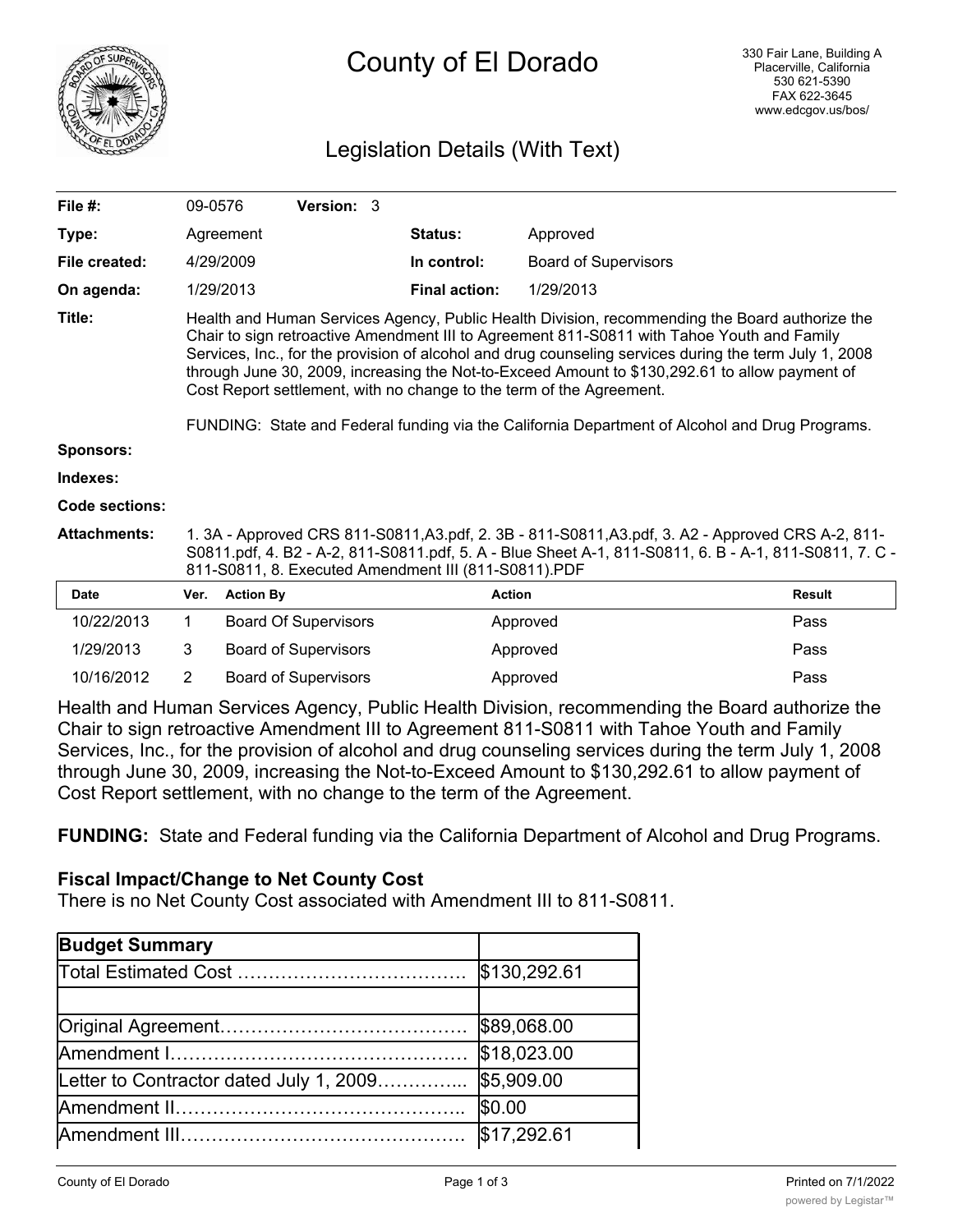| File #: 09-0576, Version: 3 |  |
|-----------------------------|--|
|                             |  |

## **Compensation for Services**

Payments are made based on monthly invoicing at specified billing rates for actual services performed and documentation per the Agreement's requirements. Monthly payments to Contractor are made within forty-five (45) days following the County's receipt and approval of itemized invoices.

Payment to Contractor for settlement of Cost Report findings will be submitted upon execution of Amendment III to that Agreement 811-S0811.

## **Background**

Prior to 2011, Alcohol and Drug Program (ADP) funding was comprised of multiple State and Federal funding streams which were changed by the funding agency during the course of a fiscal year. In addition to changes in funding amounts, ADP agreements were historically amended numerous times to adjust funding available to providers based on actual client services being provided. Working with County Counsel, staff developed contract language that included both a Provisional Amount and a Not-to-Exceed Amount for each contract, and allowed the Director to modify provisional compensation amounts via a letter to the Contractor so long as the Not-to-Exceed amount of the Agreement was maintained.

Agreement 811-S0811 with Tahoe Youth and Family Services included services funded by Drug Medi -Cal and was subject to review by the State via the Cost Report process. Upon receipt of FY 2008- 09 Cost Report findings that revealed the need for a settlement with Tahoe Youth and Family Services, Inc., the Health and Human Services Agency, Public Health Division ("HHSA/PHD") determined clarification of the Cost Report language in the Agreement via Amendment would be necessary. Amendment II to Agreement 811-S0811 with Tahoe Youth and Family Services (Board item 09-0576) was approved by the Board October 16, 2012, at which time the Cost Report language was corrected to allow payment for cost settlement. However, when HHSA/PHD attempted to make payment to the Contractor based on revised language in Amendment II to Agreement 811-S0811, they were informed that the Not-to-Exceed amount of the Agreement had to be increased to allow payment. HHSA/PHD now returns to the Board to increase the Not-to-Exceed amount of Agreement 811-S0811 to ensure payment of cost settlement.

# **Retroactive Term**

The Amendment is retroactive to FY 2008-09 due in part to the time required for the State to complete Cost Report review and findings (approximately a two [2] year process). When the Board approved Amendment II, HHSA/PHD immediately attempted to pay the cost settlement to each Contractor. However, HHSA/PHD was notified that the Not-to-Exceed of the Agreement had to be increased to allow Procurement and Contracts to encumber funds for the payment. Upon that determination, every effort was made to present this Amendment to the Board at the next available Agenda date.

#### **Reason for Recommendation**

Approval of Amendment III to Agreement 811-S0811 with Tahoe Youth and Family Services, Inc., for the provision of alcohol and drug counseling services during the term July 1, 2008 through June 30,